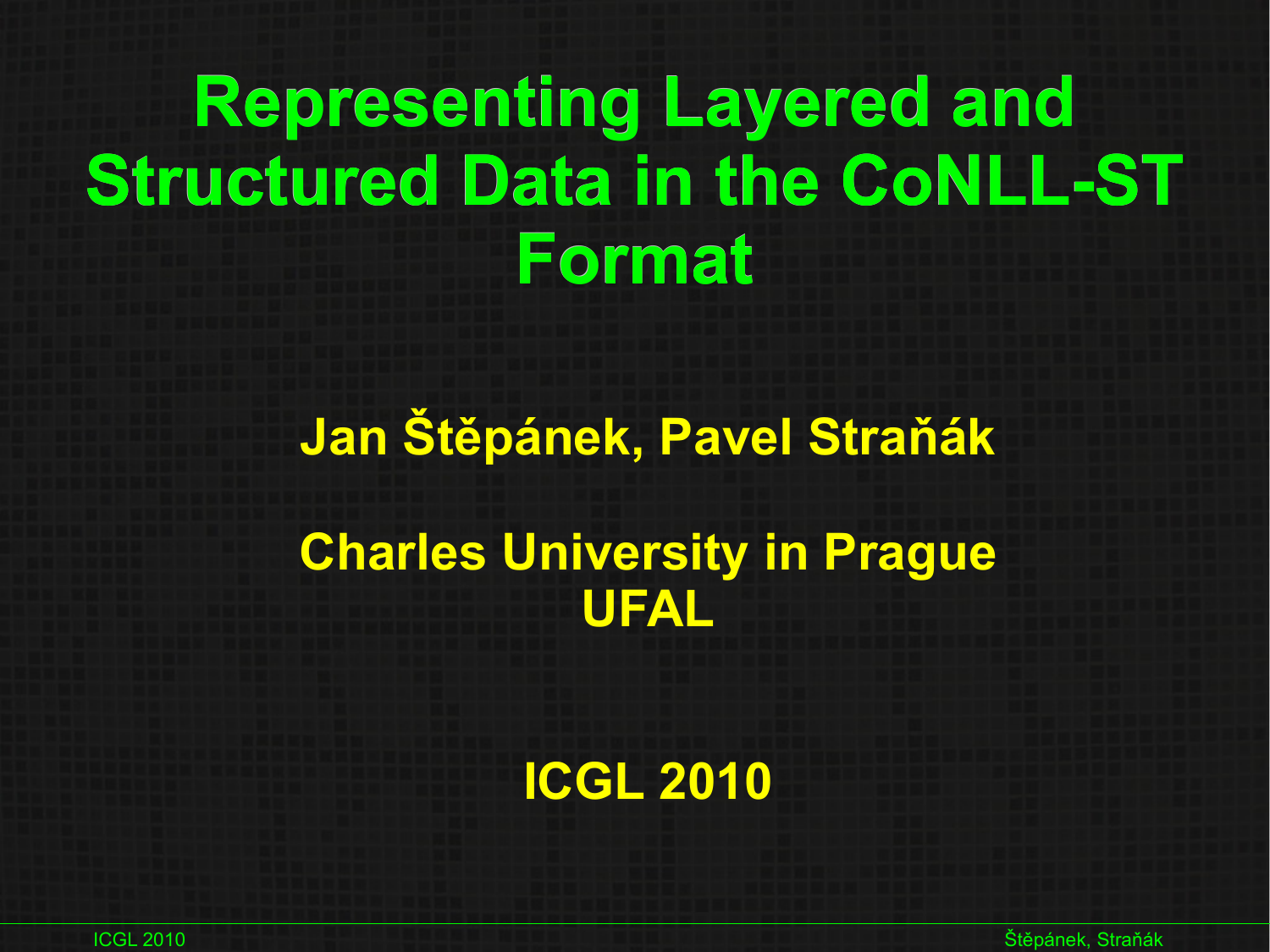### **Standards**

#### Merriam-Webster's Dictionary:

- 3: something established by authority, custom, or general consent as a model or example
- 4: something set up and established by authority as a rule for the measure of quantity, weight, extent, value, or quality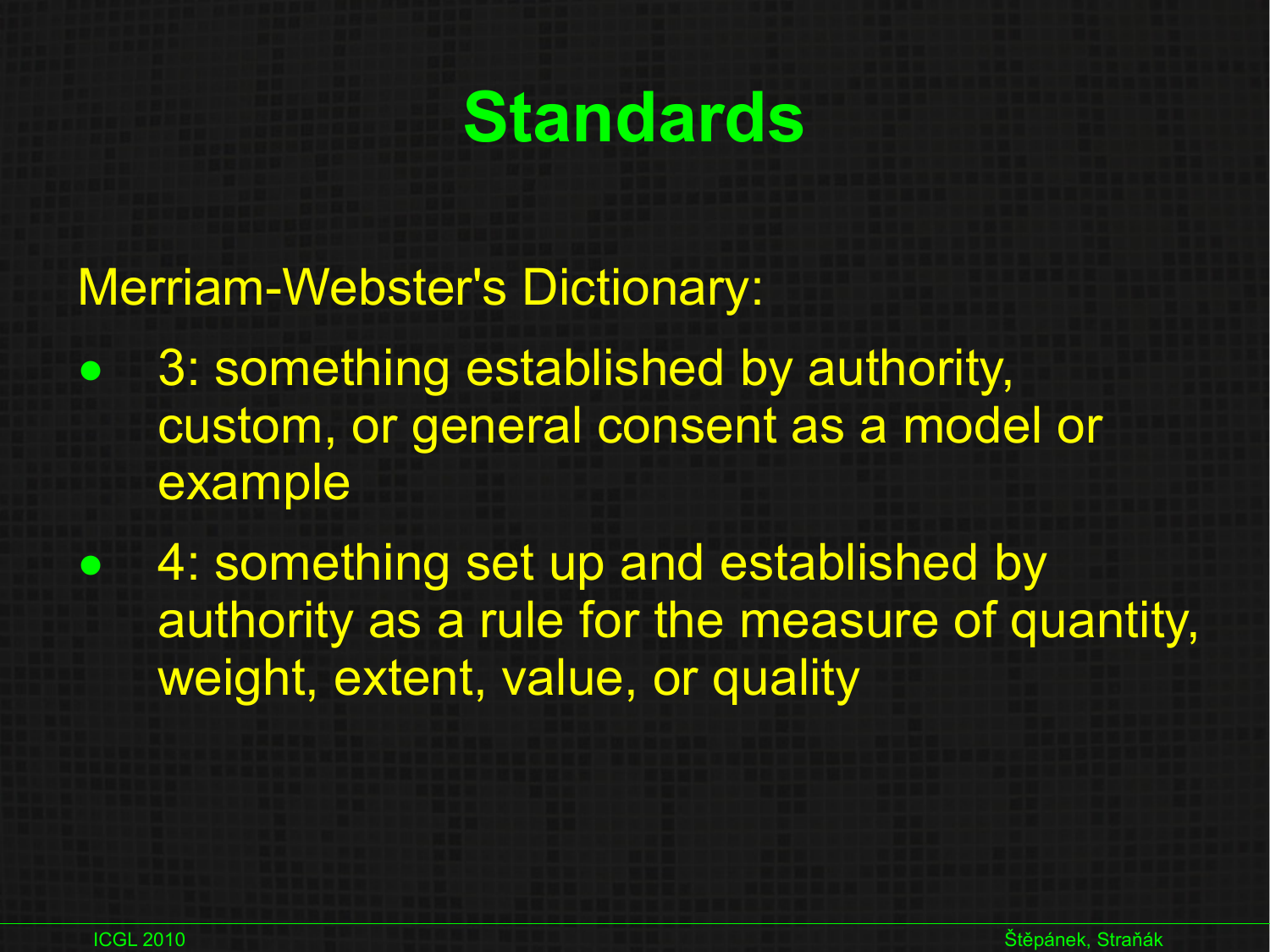### **Standards**

#### Merriam-Webster's Dictionary:

- 3: something established by authority, custom, or general consent as a model or example
- 4: something set up and established by authority as a rule for the measure of quantity, weight, extent, value, or quality
- cf. Henry Thompson's ad-hoc and governmental standards bodies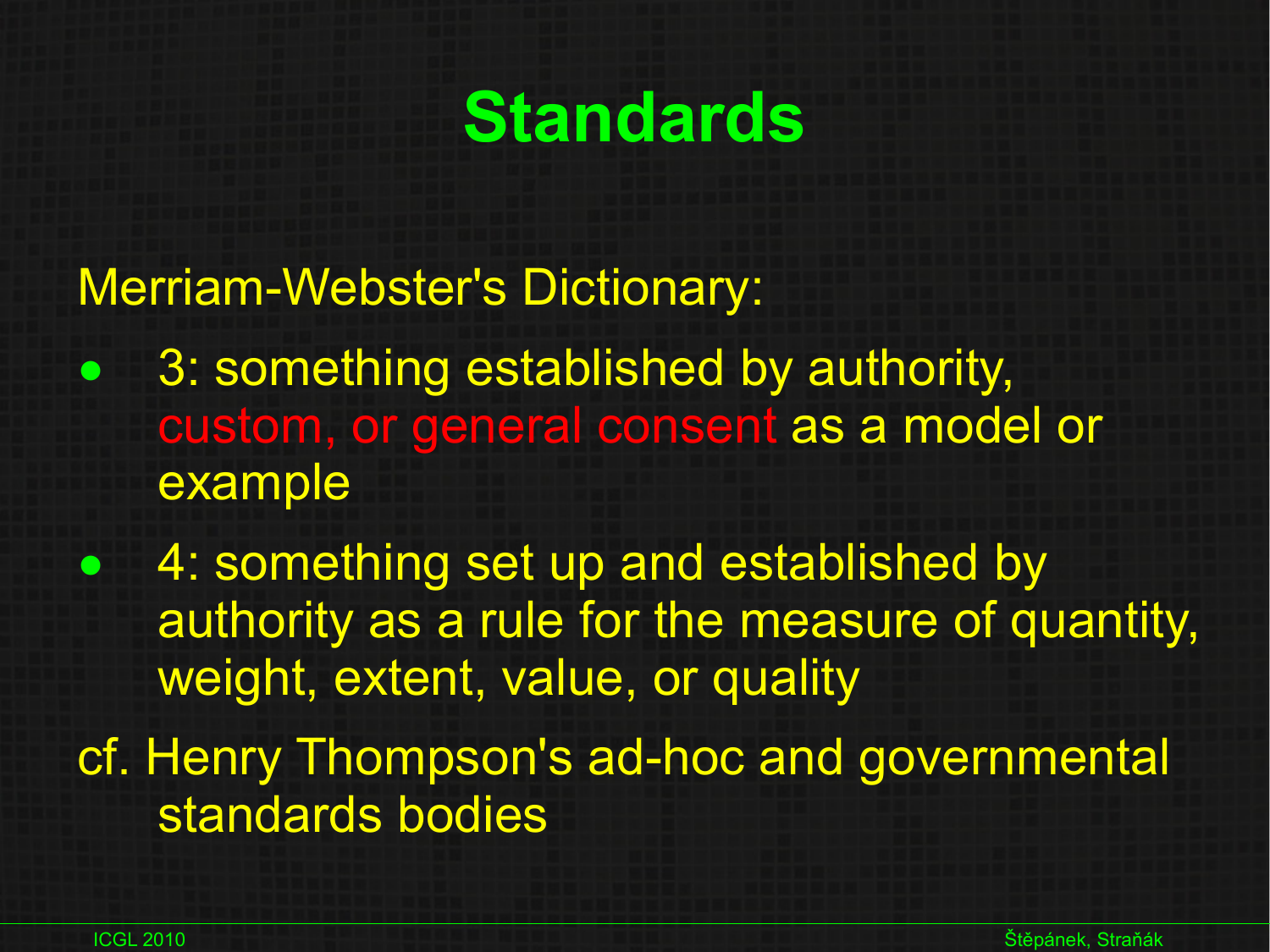## **Easy Conversion?**

### ● XML

- Unicode
- No need for (other) escape conventions
- Ubiquity of infrastructure
- Documentation
	- Human readable
- (Henry Thompson)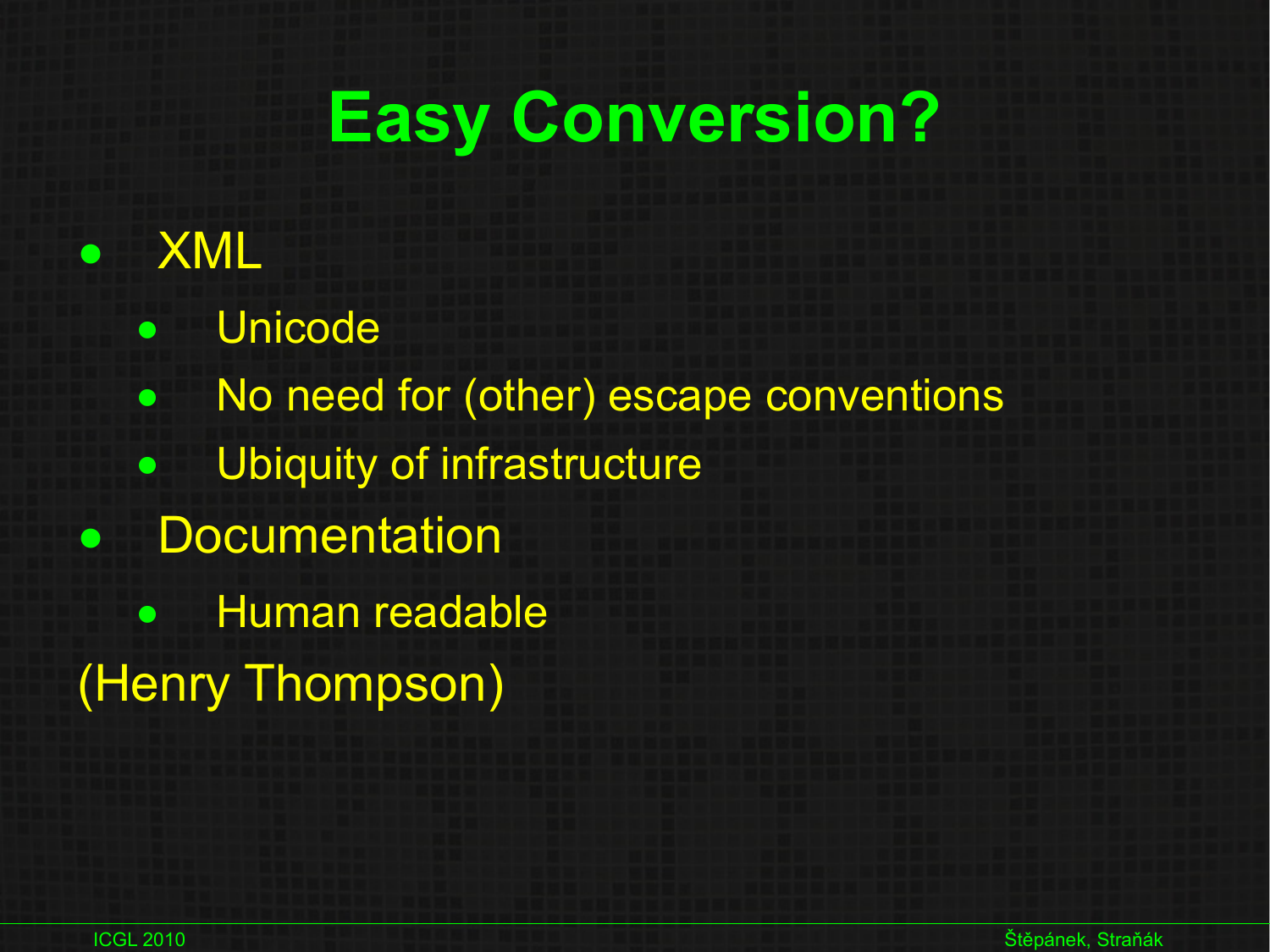### **Various Treebank Formats**

- Penn format (PTB, Penn Chinese SGML)
	- Limited set of possible attributes and their types
- **Sinica Treebank Penn-like phrase structure** with marked heads and dependency functions
- Penn Arabic SGML + AG + Penn
- Tiger Treebank XML
- **Prague Dependency Treebank 2.0 format: PML**
- Hyderabad Treebank XML, brackets used for chunks, whitespace used to separate attributes, reference used for dependency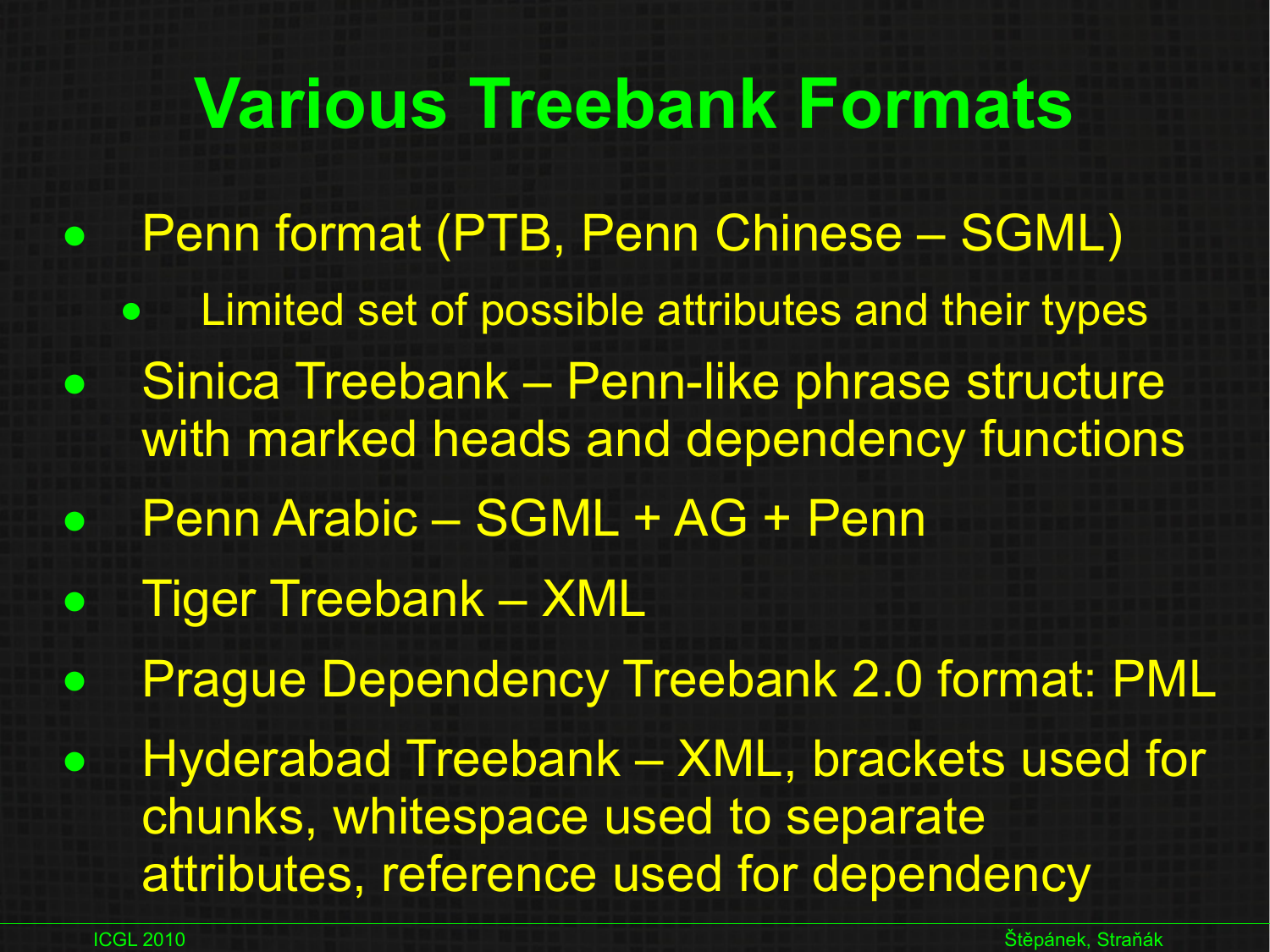## **Hyderabad Treebank**

| <sentence id="8"></sentence> |               |             |                                           |  |  |  |  |
|------------------------------|---------------|-------------|-------------------------------------------|--|--|--|--|
| $\mathbf 1$                  |               | <b>NP</b>   | $\alpha$ rel=k2:3>                        |  |  |  |  |
| 1.1                          | biddalni      |             | <b>NN</b>                                 |  |  |  |  |
|                              | ))            |             |                                           |  |  |  |  |
| $\overline{2}$               |               | <b>VGNF</b> | $\le$ drel=vmod:1/name=3>                 |  |  |  |  |
| 2.1                          | kanetappudu   |             | VM                                        |  |  |  |  |
|                              | $)$ )         |             |                                           |  |  |  |  |
| $\overline{3}$               |               | <b>NP</b>   | $<$ drel=nmod:2>                          |  |  |  |  |
| 3.1                          | eVMwo         | <b>INTF</b> |                                           |  |  |  |  |
| 3.2                          | maMxi         | CL          |                                           |  |  |  |  |
|                              | $)$ )         |             |                                           |  |  |  |  |
| $\overline{4}$               |               | <b>NP</b>   | $\alpha$ <drel=k1:1 name="2"></drel=k1:1> |  |  |  |  |
| 4.1                          | wallulu       | <b>NN</b>   |                                           |  |  |  |  |
|                              | $)$ )         |             |                                           |  |  |  |  |
| 5                            |               | <b>VGF</b>  | $<$ name=1>                               |  |  |  |  |
| 5.1                          | canipowunnAru |             | <b>VM</b>                                 |  |  |  |  |
| 5.2                          |               | <b>SYM</b>  |                                           |  |  |  |  |
|                              | ) )           |             |                                           |  |  |  |  |
|                              |               |             |                                           |  |  |  |  |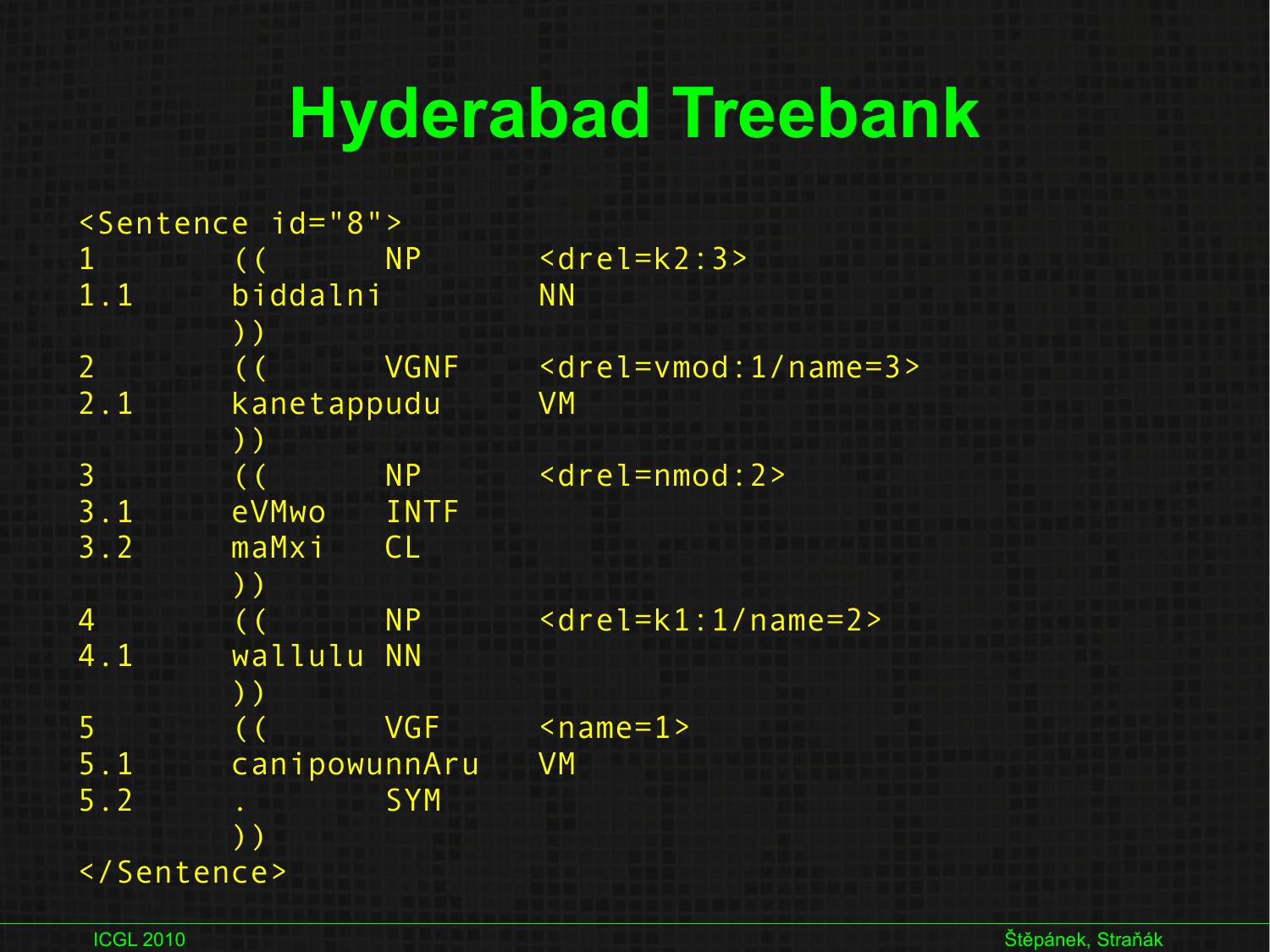## **Hyderabad Treebank**

|                | <sentence id="8"></sentence> |             |                                           |                   |  |  |  |
|----------------|------------------------------|-------------|-------------------------------------------|-------------------|--|--|--|
| $\mathbf 1$    |                              | <b>NP</b>   | $<$ drel=k2:3>                            |                   |  |  |  |
| 1.1            | biddalni                     |             | <b>NN</b>                                 |                   |  |  |  |
|                | ))                           |             |                                           |                   |  |  |  |
| $\overline{2}$ |                              | <b>VGNF</b> | $\le$ drel=vmod:1/name=3>                 |                   |  |  |  |
| 2.1            | kanetappudu                  |             | VM                                        |                   |  |  |  |
|                | $)$ )                        |             |                                           |                   |  |  |  |
| $\overline{3}$ |                              | <b>NP</b>   | <drel=nmod:2></drel=nmod:2>               |                   |  |  |  |
| 3.1            | eVMwo                        | <b>INTF</b> |                                           |                   |  |  |  |
| 3.2            | maMxi                        | CL          |                                           |                   |  |  |  |
|                | ))                           |             |                                           |                   |  |  |  |
| $\overline{4}$ |                              | <b>NP</b>   | $\alpha$ <drel=k1:1 name="2"></drel=k1:1> |                   |  |  |  |
| 4.1            | wallulu NN                   |             |                                           |                   |  |  |  |
|                | ) )                          |             |                                           |                   |  |  |  |
| 5              |                              | <b>VGF</b>  | $<$ name=1> $5$                           |                   |  |  |  |
| 5.1            | canipowunnAru                |             | <b>VM</b>                                 |                   |  |  |  |
| 5.2            |                              | <b>SYM</b>  |                                           | 8 types of markup |  |  |  |
|                |                              |             |                                           |                   |  |  |  |
|                |                              |             |                                           |                   |  |  |  |
|                |                              |             |                                           |                   |  |  |  |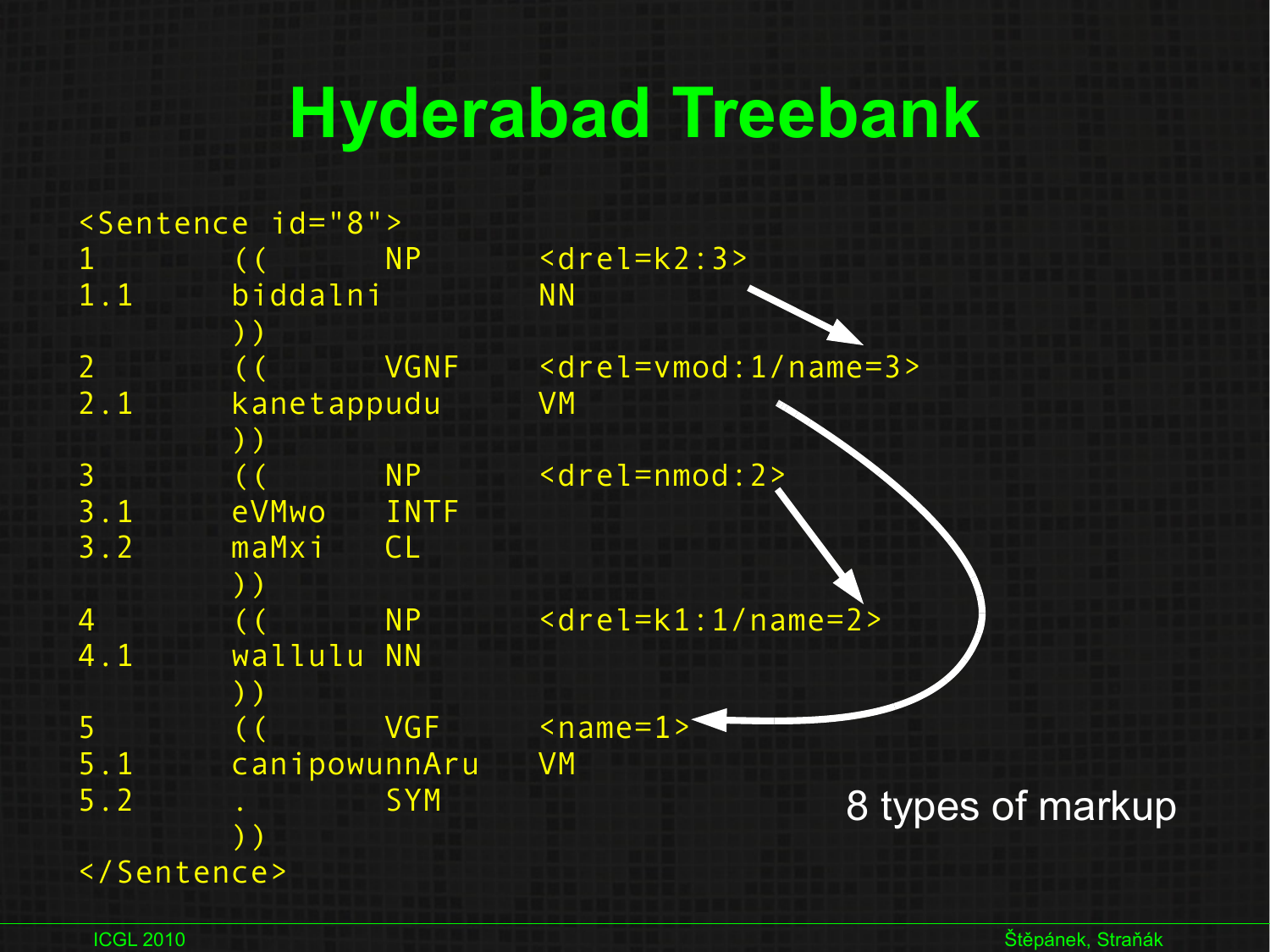### **Documentation**

- CoNLL-ST: changes from previous year, kept at different web sites
- Sinica Treebank: 19 pages in Chinese only (MS Word DOC or PDF)
- Prague Dependency Treebank 2.0
	- Data format PML: DocBook XML (40 pages in PDF)
	- **Linguistic content: Annotation manuals, DocBook** XML (56 + 317 + 1287 pages in PDF)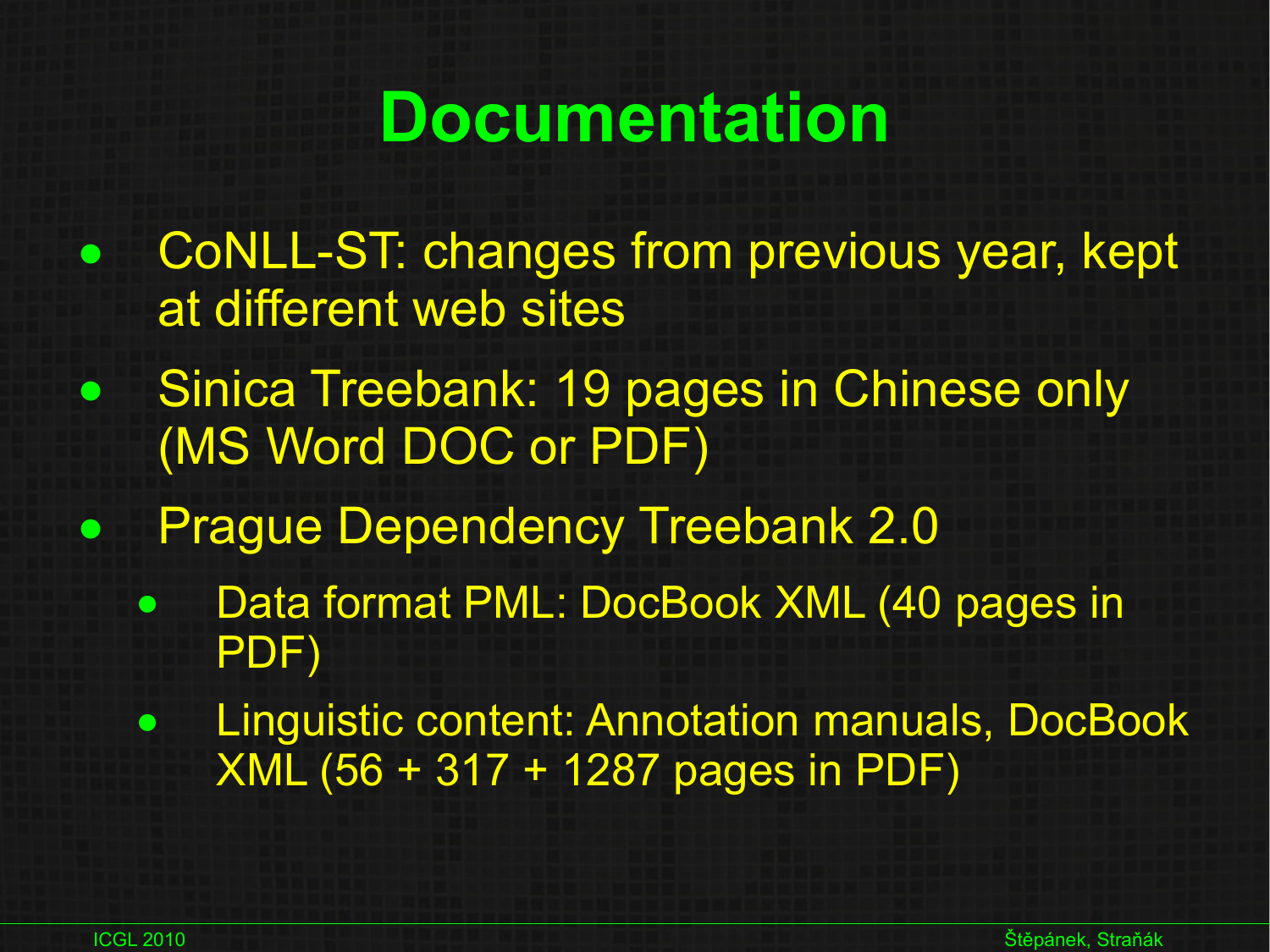# **CoNLL-ST Data Format**

- Shared Task at Conferences on Computational Natural Language Learning 2006-2009 dependency trees • Used for other purposes as well: • e.g. ICON 2009 (parsing Indian languages), Dickinson & Ragheb (learner corpora), etc. • Supported by many machine learning applications **• many treebanks have been converted into it** 
	- De-facto standard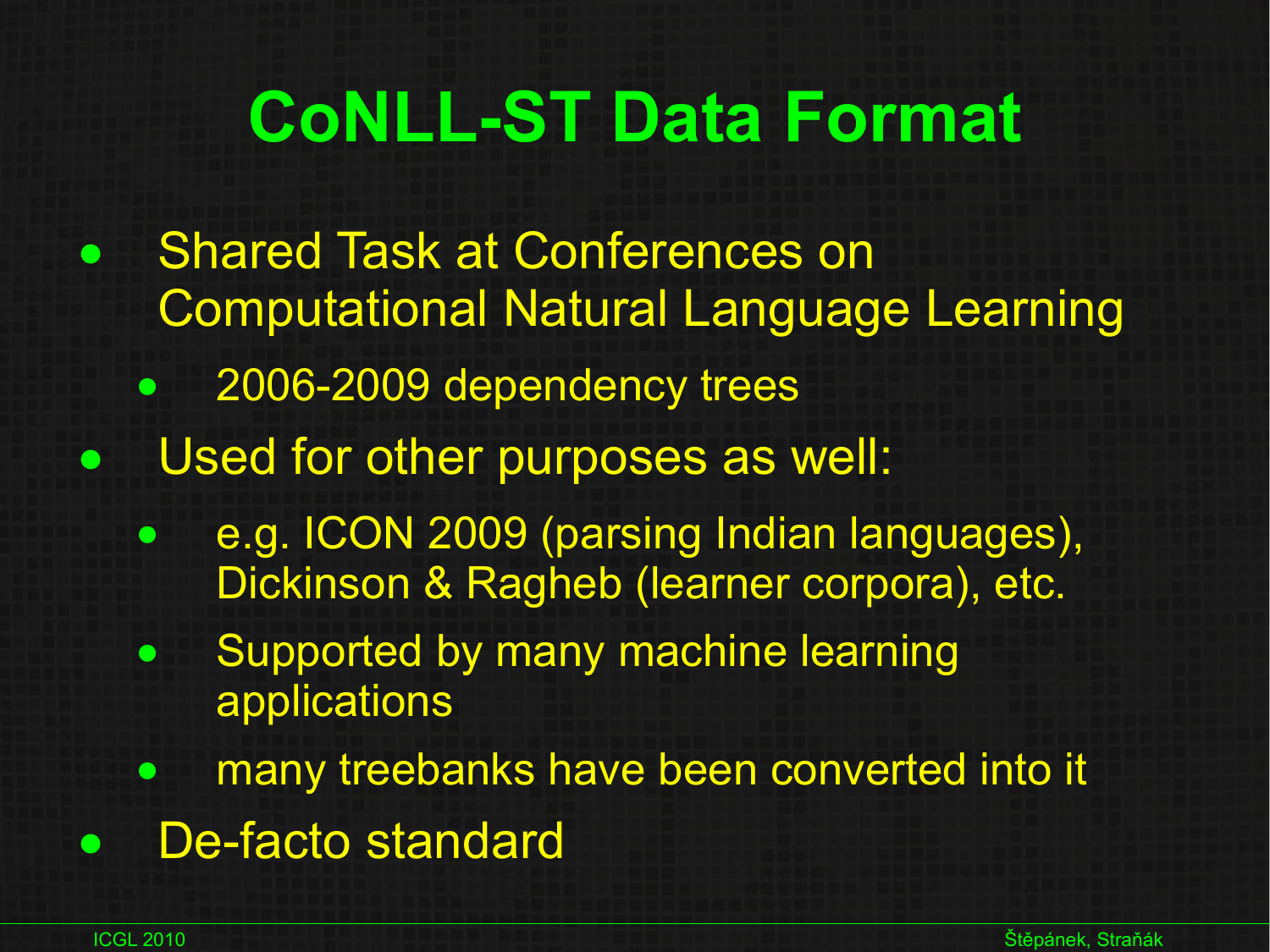# **CoNLL-ST Data Format (2)**

#### $\bullet$  Sentence  $\rightarrow$  table

- $\bullet$  words  $\rightarrow$  rows
- $\bullet$  additional information  $\rightarrow$  columns

| $\mathbf 1$                                 | <b>The</b>  | the         | <b>DT</b>  | 4                     | <b>NMOD</b> |            |    |        |
|---------------------------------------------|-------------|-------------|------------|-----------------------|-------------|------------|----|--------|
| $\mathsf{Z}^{\scriptscriptstyle\mathsf{I}}$ | most        | most        | <b>RBS</b> | 3                     | <b>AMOD</b> |            |    |        |
| $\overline{3}$                              | troublesome | troublesome | JJ         | $\overline{4}$        | <b>NMOD</b> |            |    |        |
| 4                                           | report      | report      | <b>NN</b>  | 5                     | SBJ         |            |    |        |
| 5                                           | may         | may         | <b>MD</b>  | $\boldsymbol{\Theta}$ | <b>ROOT</b> |            |    |        |
| $6\overline{6}$                             | be          | be          | <b>VB</b>  | 5.                    | VC.         |            |    |        |
|                                             | the         | the         | <b>DT</b>  | 11                    | <b>NMOD</b> |            |    |        |
| 8                                           | August      | august      | <b>NNP</b> | 11                    | <b>NMOD</b> |            |    | AM-TMP |
| 9 <sup>°</sup>                              | merchandise | merchandise | <b>NN</b>  | 10                    | <b>NMOD</b> |            | A1 |        |
| 10                                          | trade       | trade       | <b>NN</b>  | 11                    | <b>NMOD</b> | trade.01   |    | A1     |
| 11                                          | deficit     | deficit     | <b>NN</b>  | 6                     | <b>PRD</b>  | deficit.01 |    | A2     |
| 12                                          | due         | due         | JJ         | 13                    | <b>AMOD</b> |            |    |        |
| 13                                          | out         | out         | <b>IN</b>  | 11                    | <b>APPO</b> |            |    |        |
| 14                                          | tomorrow    | tomorrow    | <b>NN</b>  | 13                    | <b>TMP</b>  |            |    |        |
| 15                                          |             |             |            | 5                     | P           |            |    |        |
|                                             |             | $\bullet$   | $\bullet$  |                       |             |            |    |        |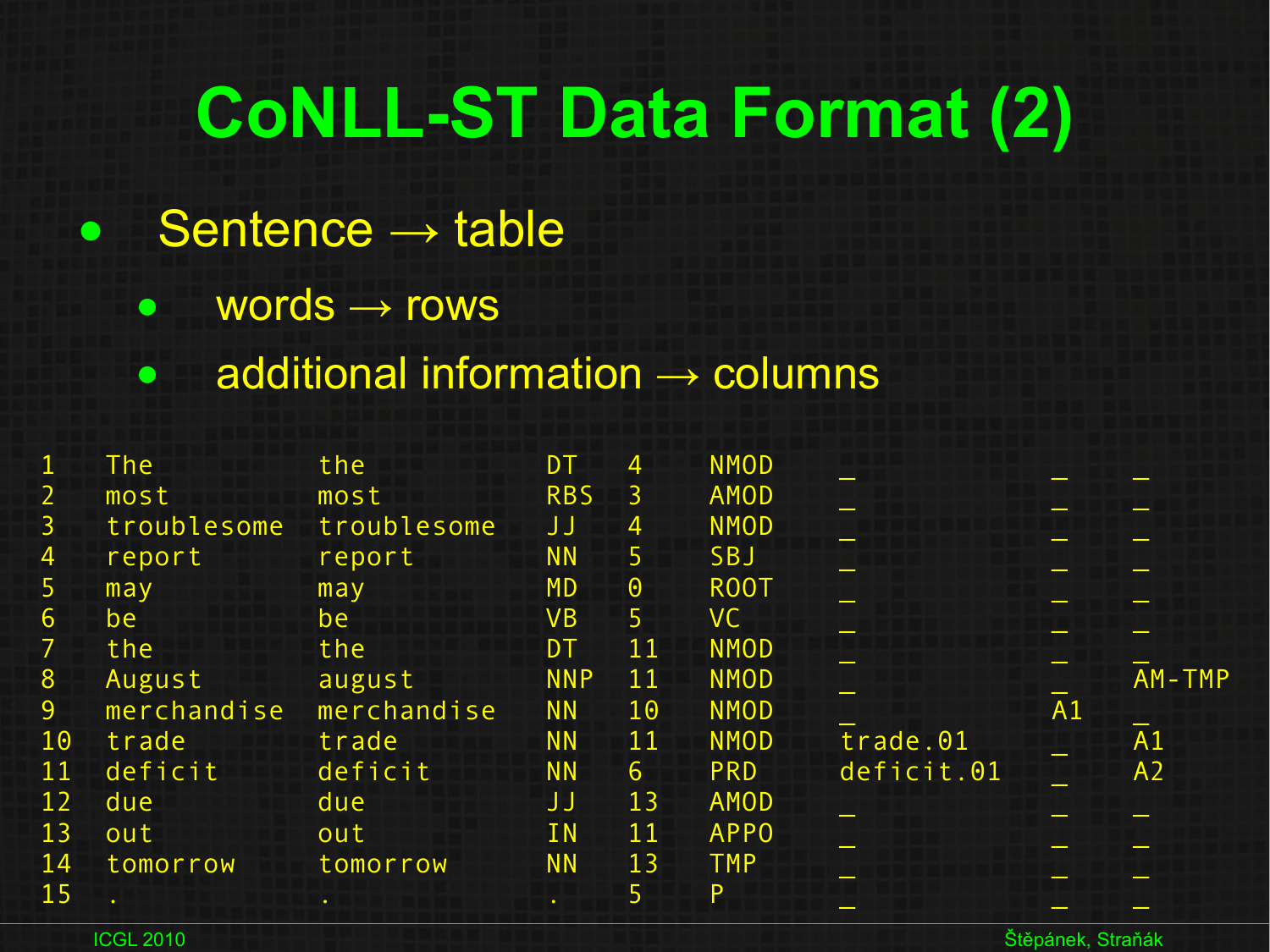## **Problems**

- Morphological information
	- Gender=Masc|Case=Nom vs. Masc|Nom
	- Same form, different representation of the same content: Number=Singular vs. num=s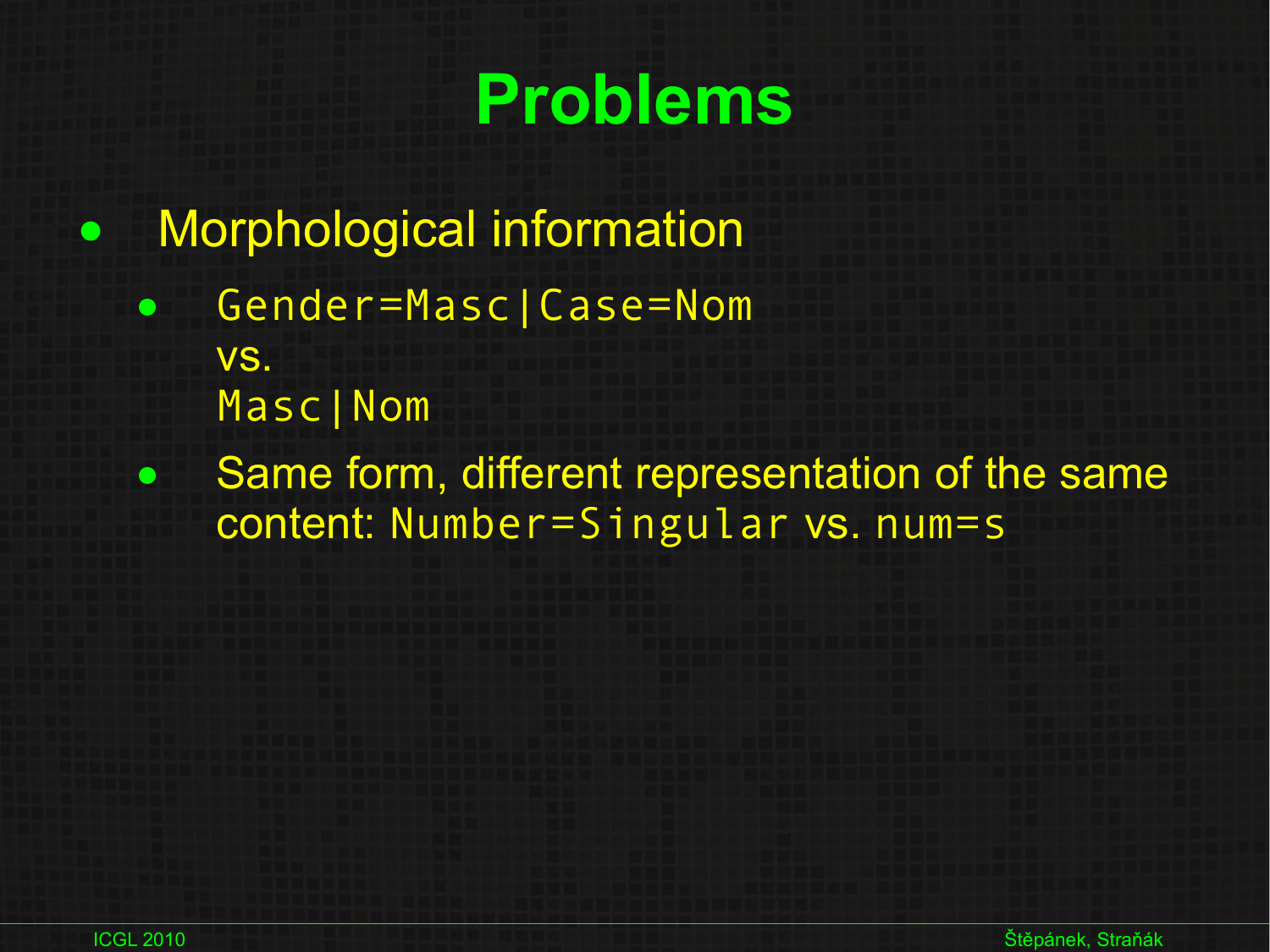# **Lack of Meta-Information**

- Different number and meaning of the columns each year
- Meta character (easy conversion to the old form)
- Header with column description
	- # ID FORM LEMMA POS FEATS HEAD REL
	- # CoNLL-ST-2006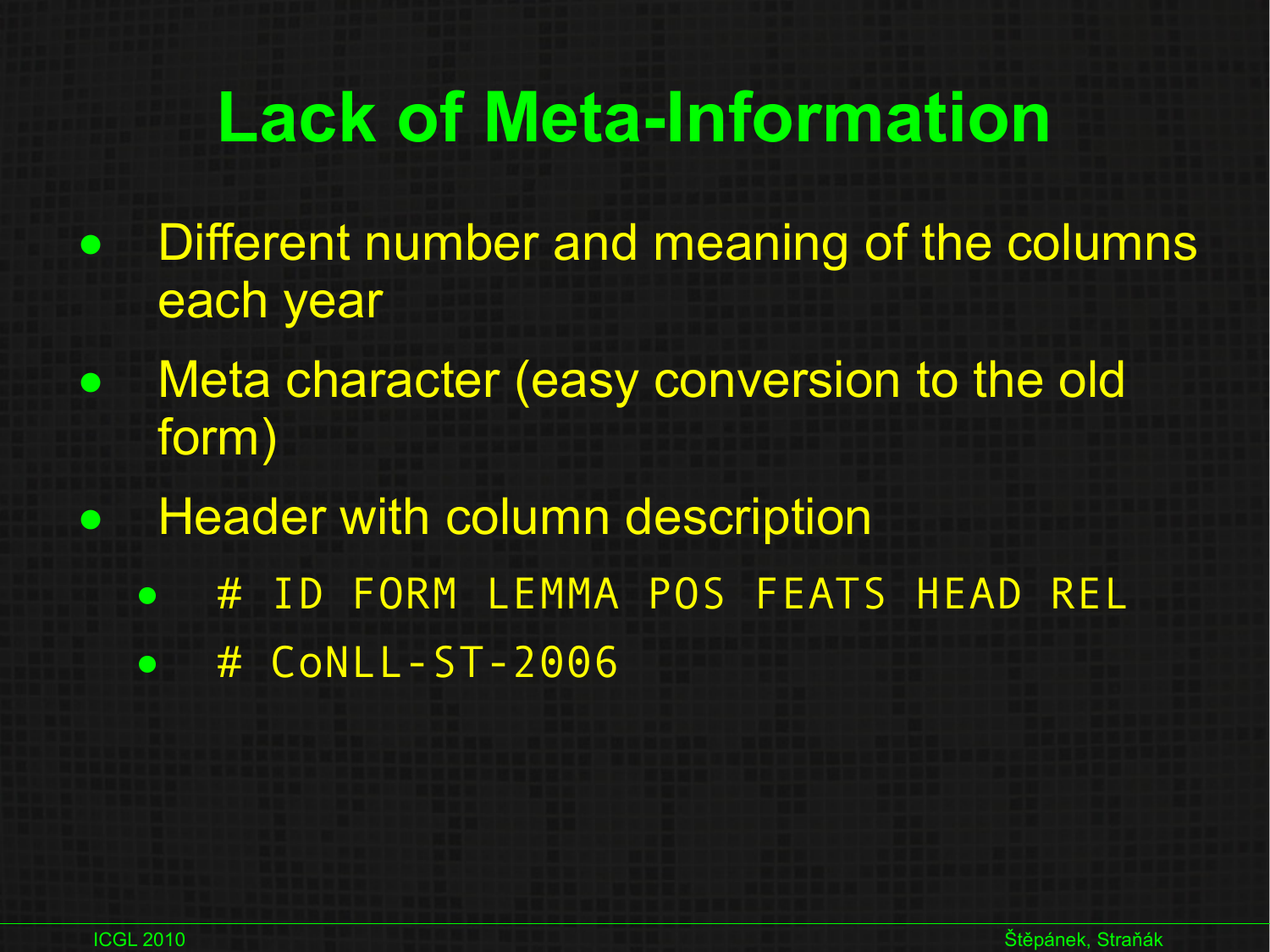## **Identifiers**

• Reference to other sentences

- $\bullet$  Integer (e.g. -1 = previous sentence)
- Sentence identifiers (shuffling, cutting) # ID=s108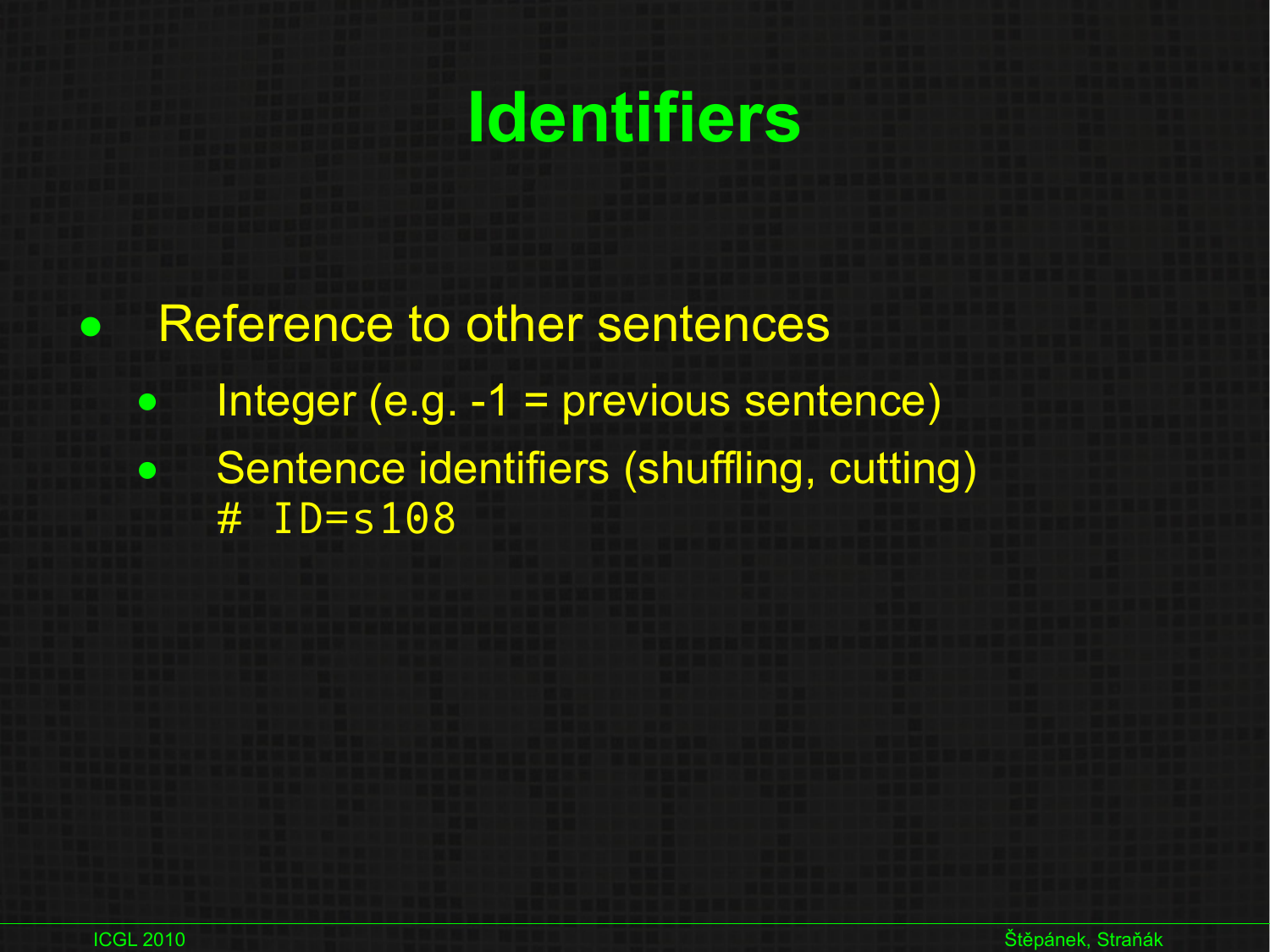### **Lists**

- Two ways to represent:
	- additional column per member: APRED
		- only one list per line (i.e. word)
		- preferably located in the rightmost column
	- one column with internal structure: FEATS
		- POS=N|Gen=F|Num=S
			- but Dickinson: <SUBJ, AUX, OBJ>
- **List of lists**
- Even more meta-characters, escaping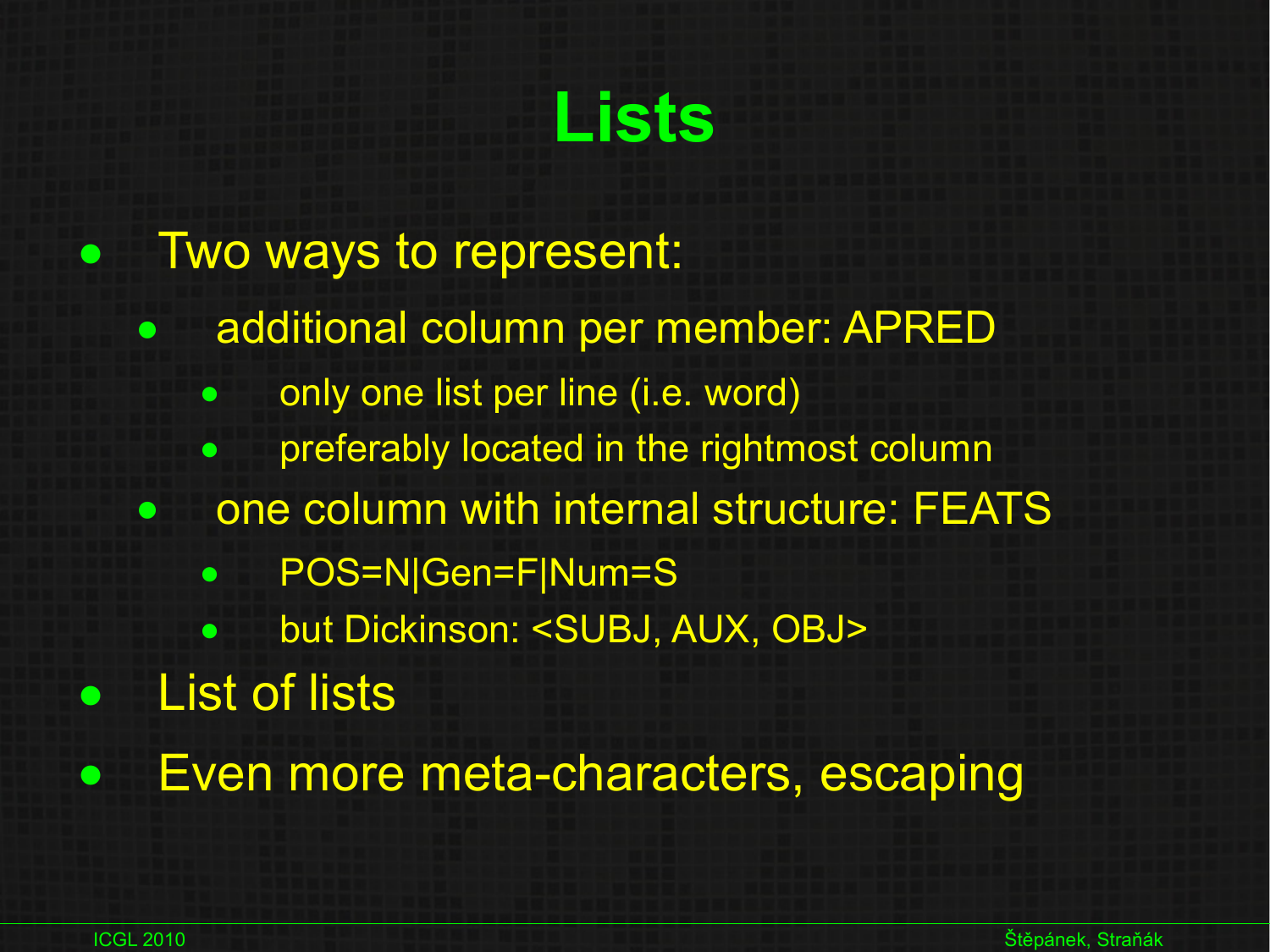### **Multiple Layers of Annotation**

- CoNLL-ST format has just a single layer
- Example: Prague Dependency Treebank 2.0 • 4 layers, can be simplified to 2  $\bullet$  relation between layer units is M:N (M,N  $\geq$  0)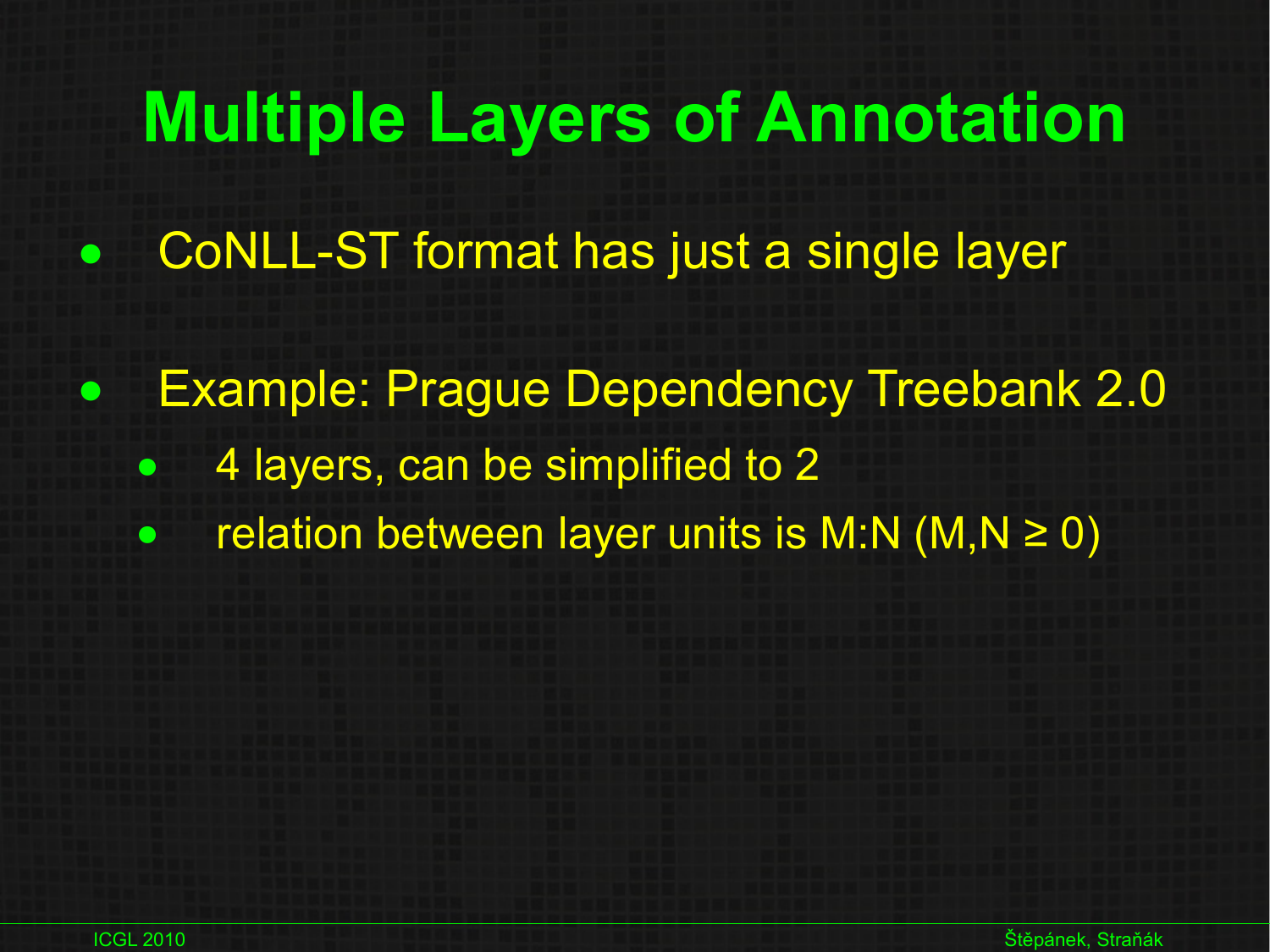# **PML – Prague Markup Language**

- Not only because we are familiar with it (hopefully not NIH-syndrome)
	- Rather universal: all the treebanks mentioned successfully converted
	- XML
- **Rich infrastructure** 
	- Validation tools (RNG)
	- Graphical visualization and annotation tool TrEd
	- **•** Libraries for processing trees
	- Query language (PML-TQ) + search engines + clients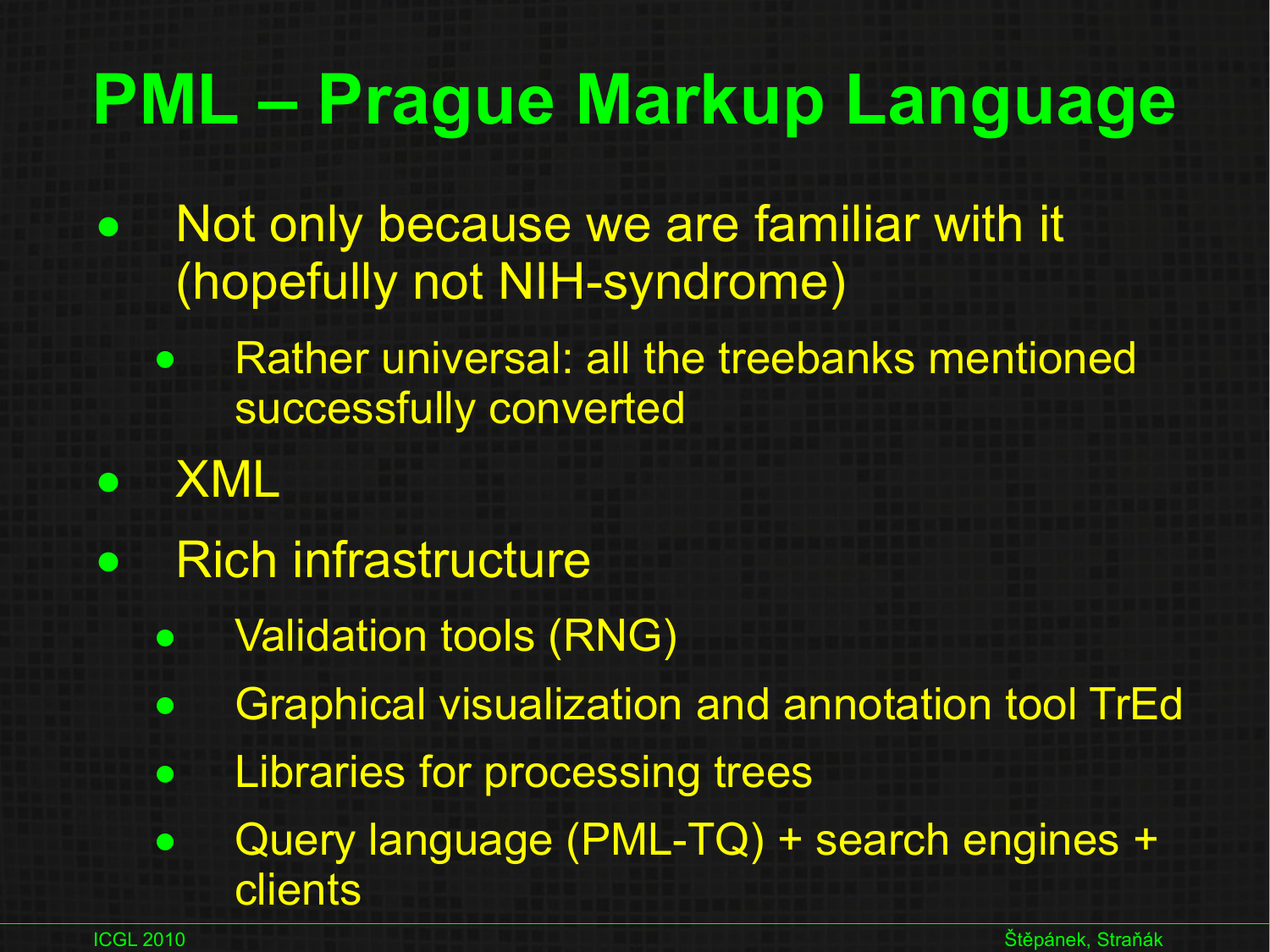# **PML (2)**

- Meta-format: PML Schema defining data types:
	- atomic a (formated) string
	- enumerated type given set of possible values
	- structure set of attribute-value pairs
	- list (un) ordered list of units of one type
	- alternative similar to unordered list, but with different semantics
	- sequence similar to ordered list, but allowing members with diverse types and supporting mixed content).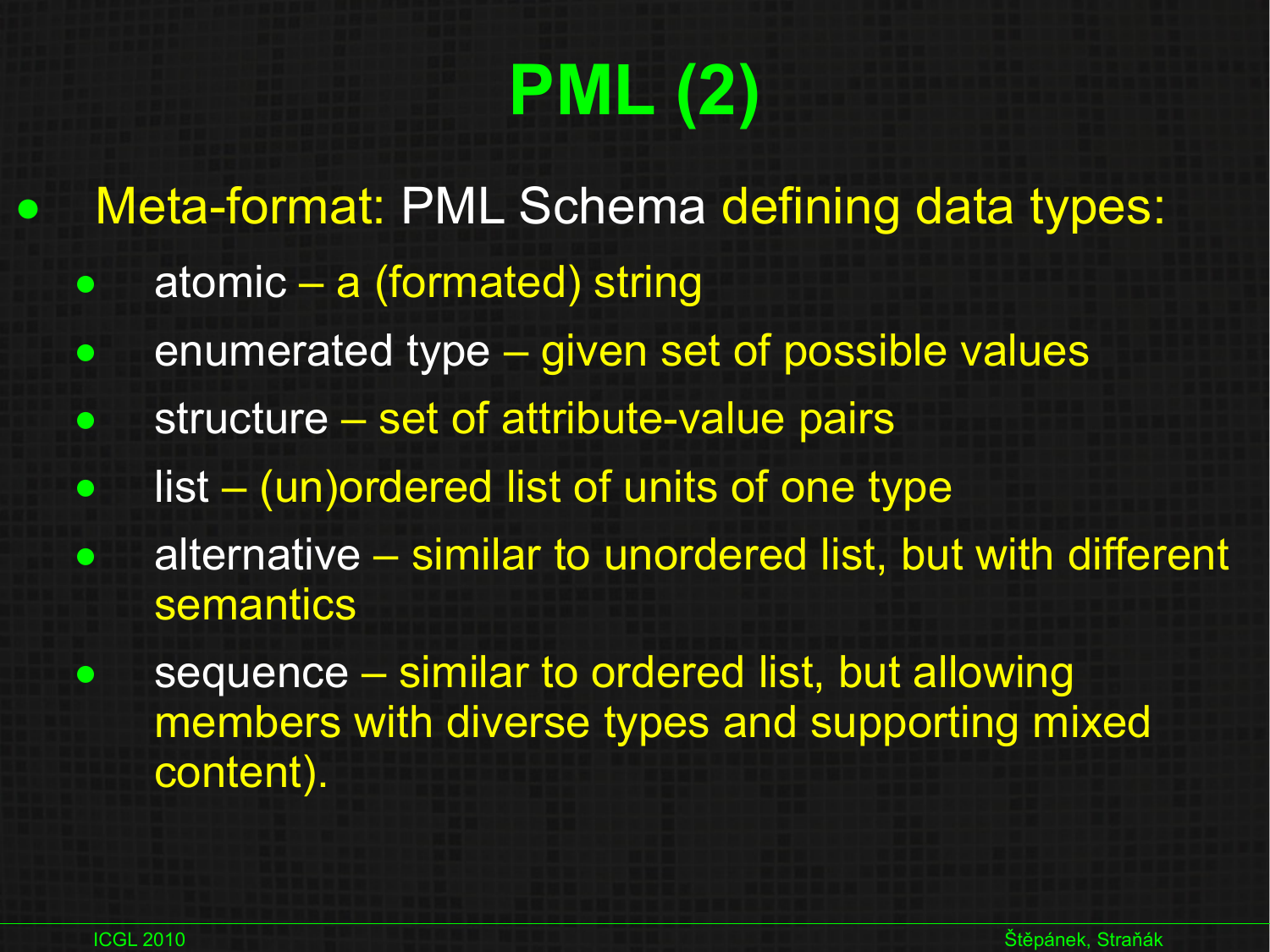# **PML (3)**

- Roles (tree, node, order...)
- Cross-reference (e.g. coreference)
- Multi-layered
	- separated files
	- file-id#id
- **Validation** 
	- PML Schema can be validated by a RNG Schema
	- PML Schema can be converted via XSLT to RNG Schema (validation of the data)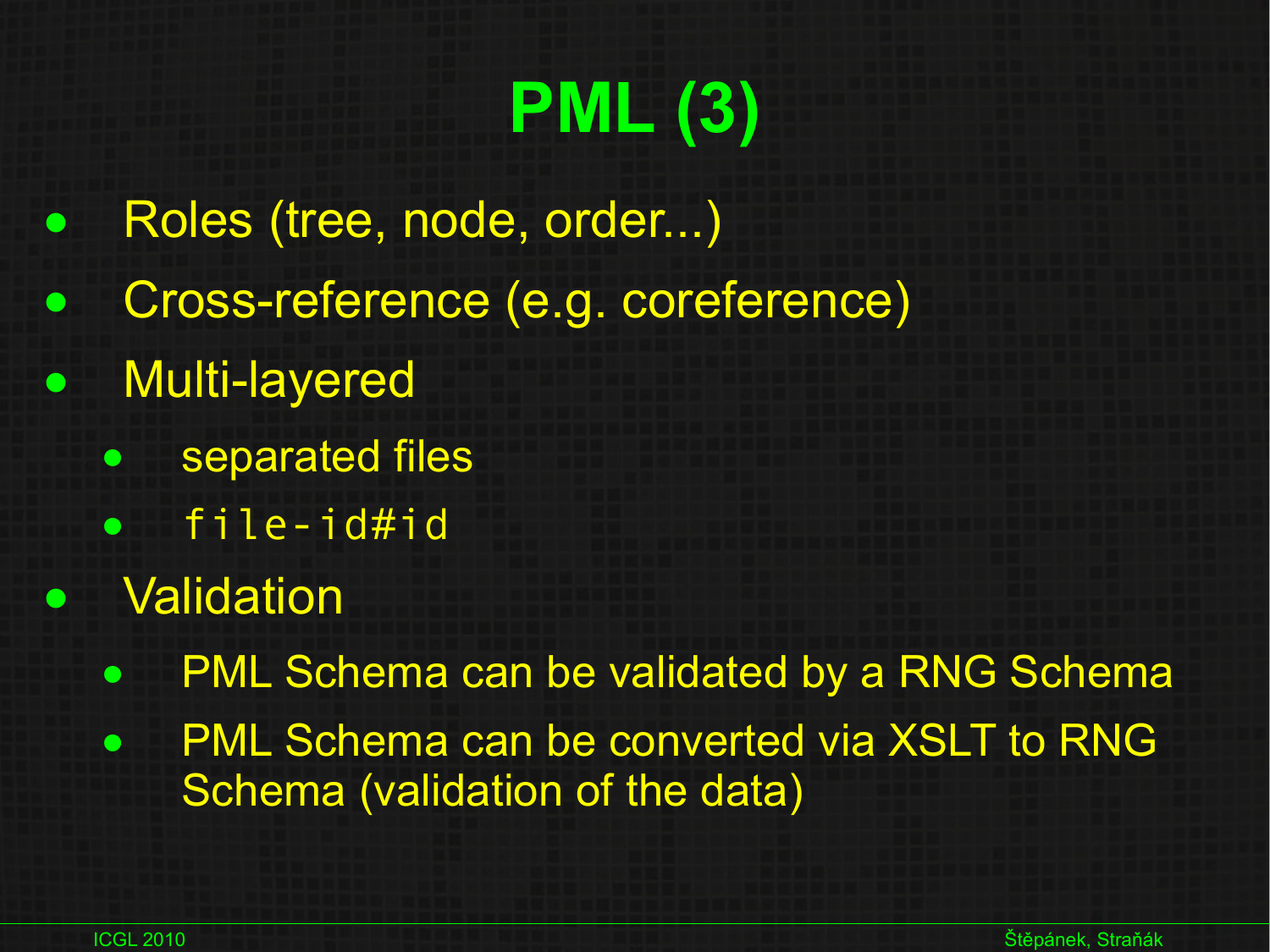# **PDT 2.0 – Analytical and Tectogrammatical Layer**

Analytical: Shallow dependency syntax tree

- One node per token, no added/deleted nodes
- Analytical function: type of relation of a node to its parent
- Tectogrammatical: Deep dependency syntax tree
	- Added nodes (dropped subject, elided obligatory valency modification)
	- Deleted nodes (rather grouped together prepositions, auxiliary verbs etc.)
	- Functor: relation to parent + many complex attributes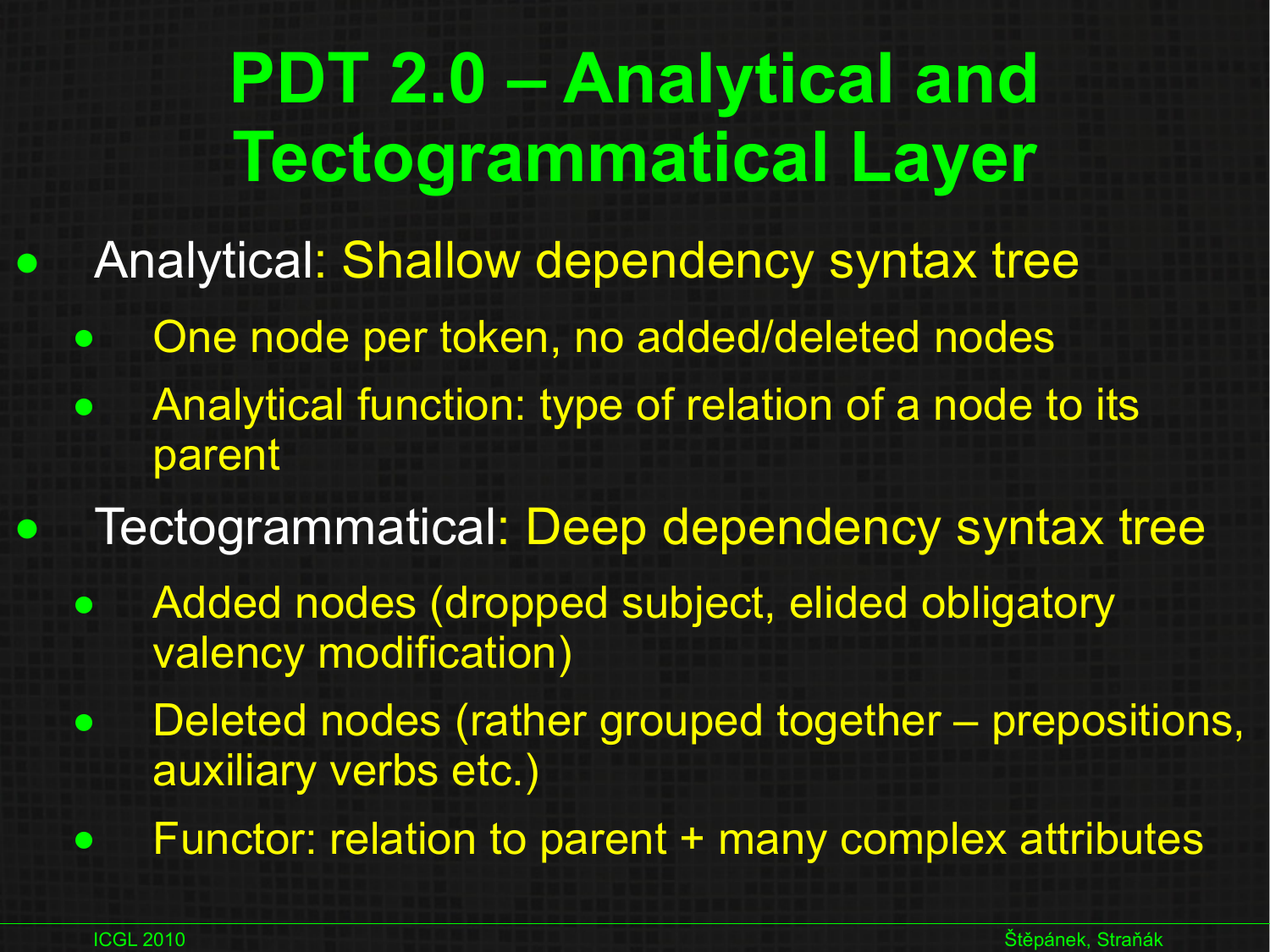## **Which Layer as the Starting Point?**

- Analytical Layer
	- Used in CoNLL-ST-2009
	- Includes as much of T-layer as possible (but not everything)
- Tectogrammatical Layer
	- Coreference links to neighboring sentences
	- Bridging Anaphora links between sets of nodes
	- Named Entities hierarchical sets of nodes
- CoNLL-ST format cannot capture both structures simultaneously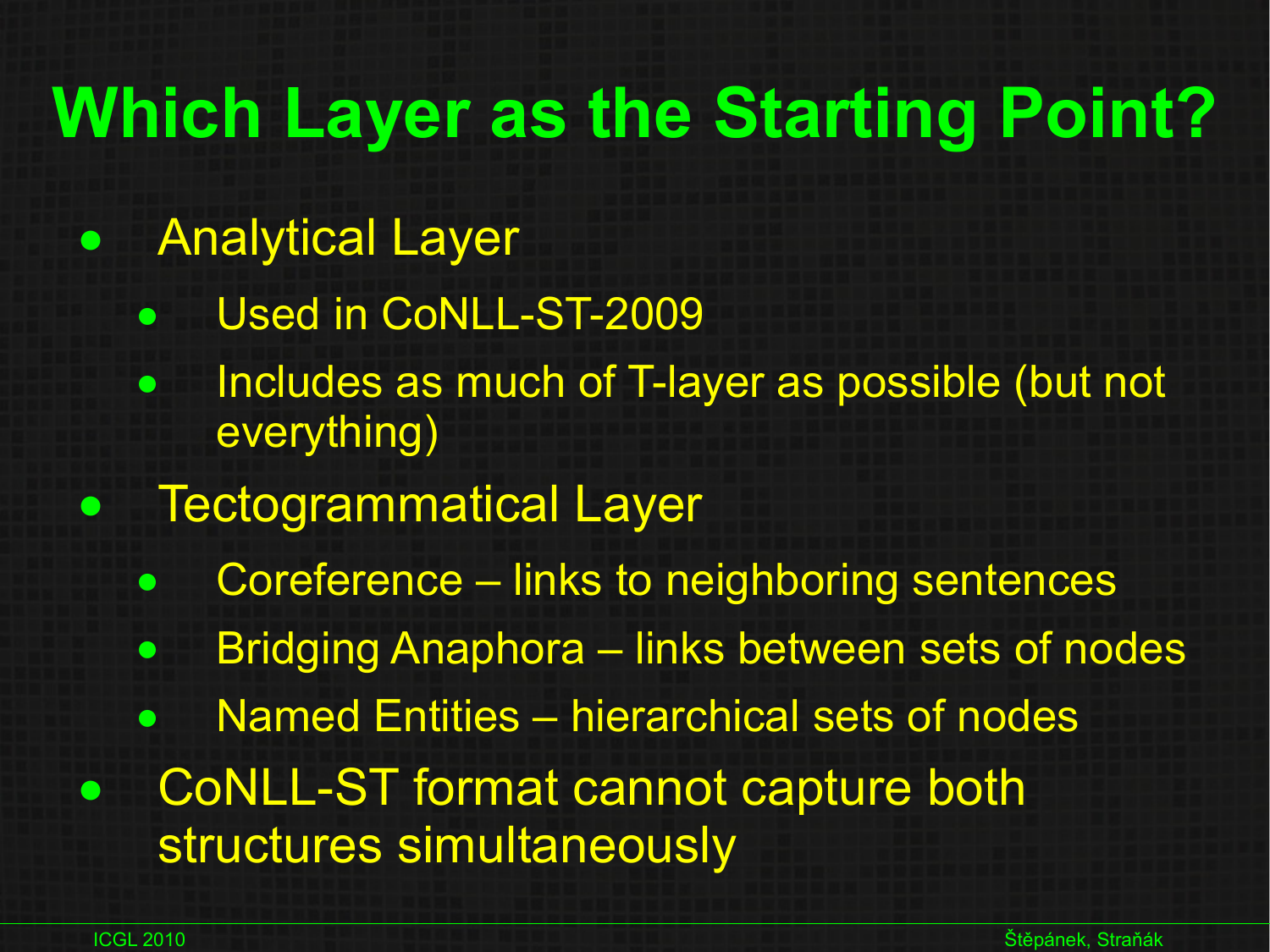## **Conclusion**

- Simple de-facto standard format CoNLL-ST
	- A few improvements
	- Unsuitable for too complex structures
- PML for comparison
	- Complex structures (stand-off principle, various data types)
	- Rich infrastructure
- Both types useful, applications differ